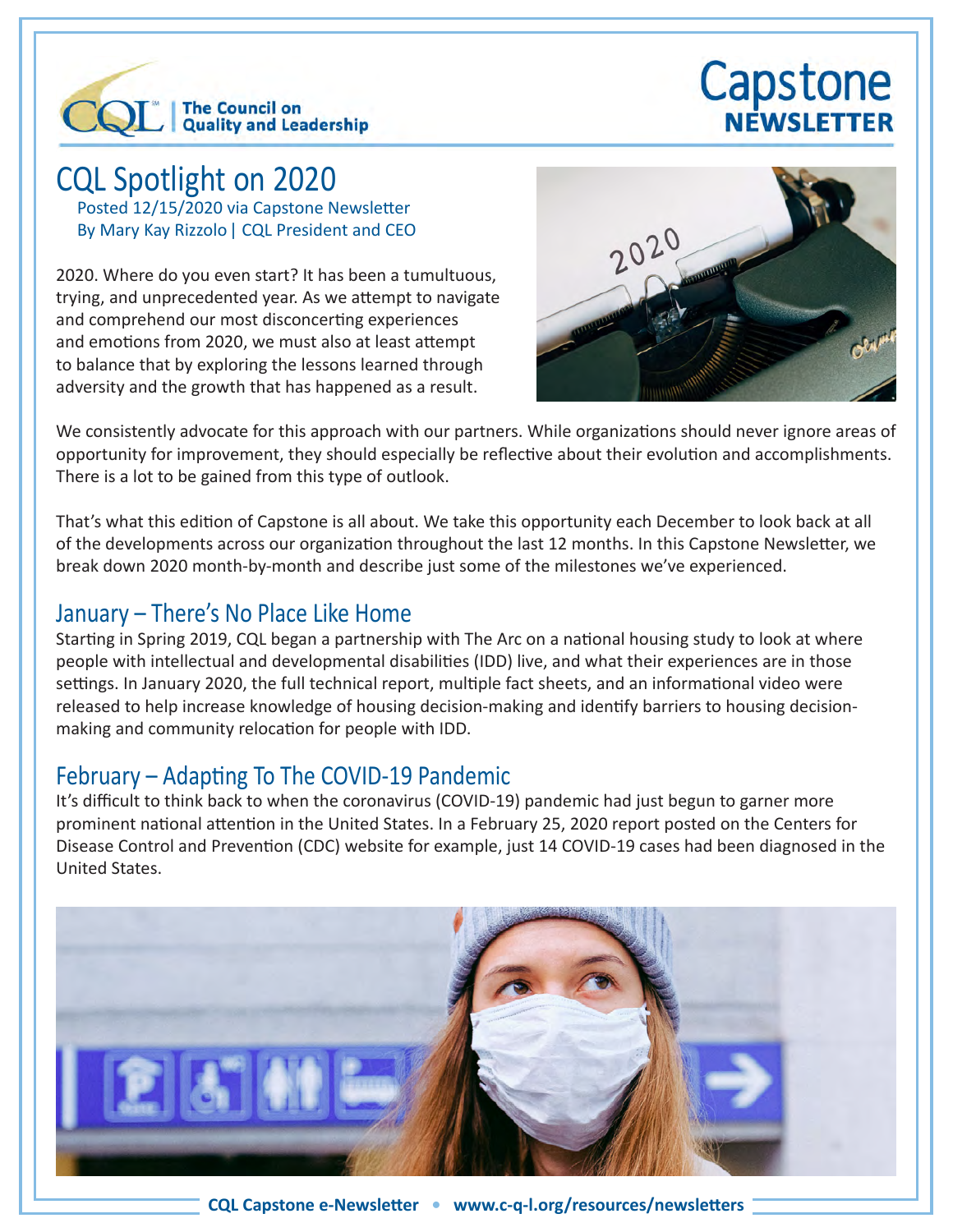Following these developments in February, CQL started implementing changes to its traditional on-site services like Accreditation, Training, and Certification in March. After working directly with our partners and shifting in-person activities to virtual offerings, CQL also publicly released initial guidance involving adaptations for our services during the pandemic. Since Spring 2020, CQL has successfully transitioned all on-site services to being conducted entirely online.

#### March – CQL Launches A New Website

In March 2020, CQL released a new website with enhanced features, functionality, navigation, and design. It is transforming the way people access information related to CQL and the human services field. Some key additions included a robust resources library, an archive of our research articles, and easier ways to learn about our tools - like through our Personal Outcome Measures® landing page.

### April – Goals, Outcomes, And Metrics For Quality LTSS

Over the last couple years an IDD MLTSS Workgroup, comprised of dozens of thought leaders, held symposiums to develop a common understanding of value-based quality measures for people with intellectual and developmental disabilities (IDD).

Released in April, the latest report is titled 'Alternative Funding Models for People with Intellectual and Developmental Disabilities: Quality Outcomes and Measurement Metrics,'. The report includes recommendations regarding goals and outcomes for managed long-term services and supports (LTSS) and people with IDD, as well as existing metrics to measure outcomes at individual, provider, payer, and state levels.



## May – Using the Personal Outcome Measures® For Person-Centered Planning

We published the Capstone Newsletter edition 'Person-Centered Planning & The Personal Outcome Measures®' in May 2020, which was our most popular Capstone of the year. Authored by CQL staff members Elizabeth Sites and Carli Friedman, the newsletter focused on how the Personal Outcome Measures® can be used to inform a truly person-centered plan. To date, that edition of Capstone has been viewed more than 1,200 times on CQL's website.

#### June – Disability Research Mentorship Program

In June 2020, CQL announced the 'Disability Research Mentorship Program for Black Graduate Students,' which aims to support Black students and provide guidance about disability research and publication. After a monthslong review process, CQL selected the first set of students as part of the 2020 cohort.

#### July – Ongoing Staff Development Makes An Impact

While CQL conducts many important webinars each year, the most popular presentation of 2020 was 'Ongoing Staff Development in Disability Services' in July 2020. On the first day when we publicly promoted the webinar there were more than 340 registrants, with more than 600 people ultimately signing up to participate in the presentation. This webinar covered recent research about the impact of ongoing staff development as well as best practices for implementation.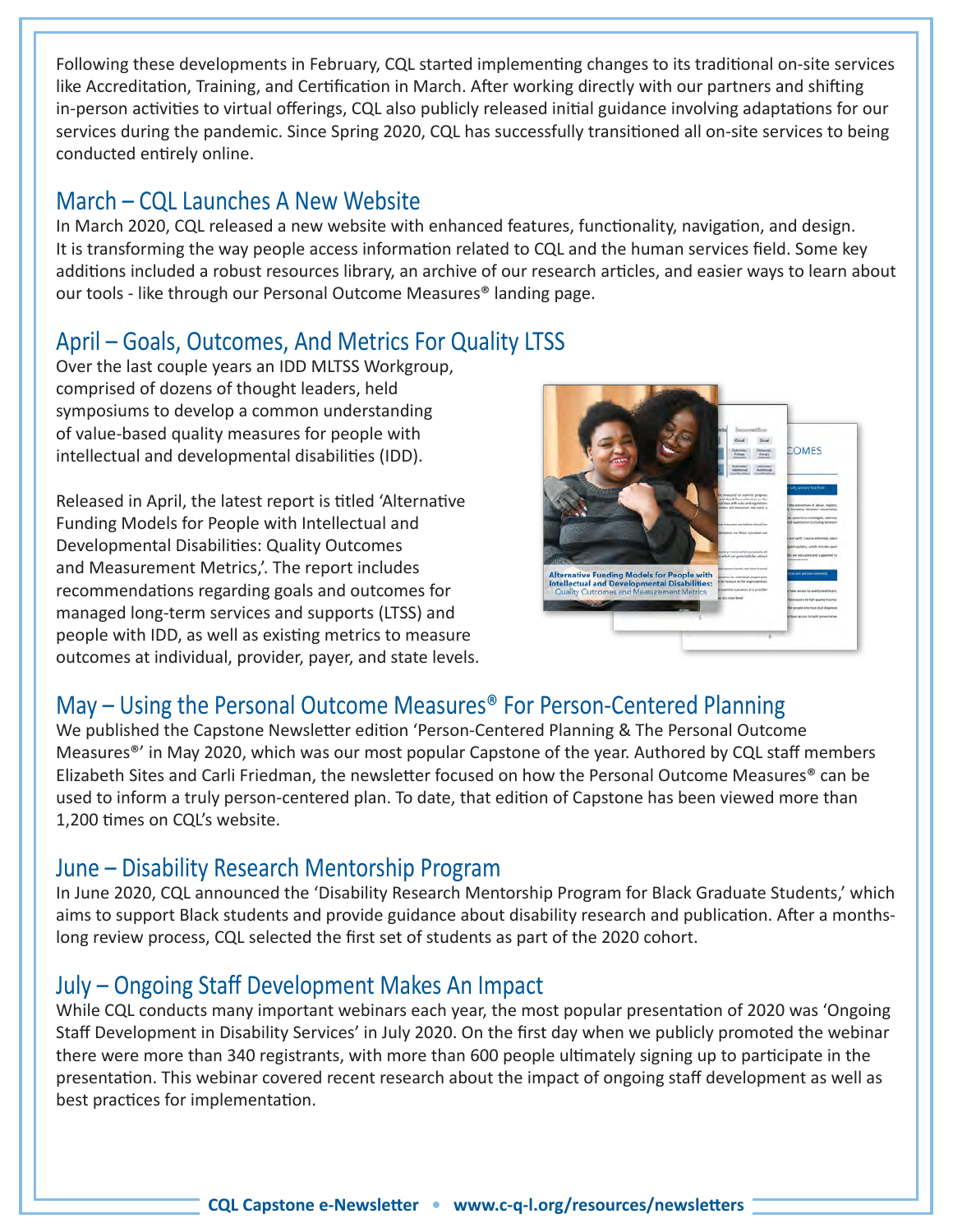#### August – POM Interviews In A Virtual World

CQL developed various resources to support people in their application of the Personal Outcome Measures® throughout the year. One of the most significant – especially in the midst of COVID-19 – is the guide 'Personal Outcome Measures® Virtual Interview Tips.' Published in August 2020, it provides tips and information for completing Personal Outcome Measures® interviews when using online platforms.

#### September – Recognizing DSPs All Year Long

National Direct Support Professional (DSP) Recognition Week occurs every September. It's a time for the human services field to express gratitude and appreciation for this essential workforce. Most often organizations, people receiving services, and others hand out awards, cater lunches, deliver prizes, and more, all to say "thank you" to DSPs. In September 2020, CQL and NADSP partnered on a campaign to highlight programs that make a meaningful impact on DSPs beyond just National DSP Recognition Week. Whether it's establishing career ladders or enhanced benefits for DSPs, the campaign helped organizations learn about long-lasting initiatives they might be able to introduce at their agency.

#### October – An Extensive Upgrade To CQL's PORTAL Data System

In October 2020, CQL released a fully revamped PORTAL Data System with a simplified menu structure, intuitive design, and brand new capabilities. Through the updated platform, users can now collect, access, and analyze data like never before.



PORTAL incorporates data from CQL's internationally-recognized tools, the Personal Outcome Measures® and Basic Assurances®. It is used to gather and evaluate data about personal outcomes and agency supports at the individual, organizational, and national level across hundreds of different data elements.

#### November – TEIS Network Accreditation Kickoff

This year, it was announced that the Tennessee Early Intervention System (TEIS) will begin the process to pursue CQL Network Accreditation. TEIS, a program within the TN Department of Intellectual and Developmental Disabilities (DIDD), provides services to children ages birth up to age three who have disabilities in Tennessee. In November 2020, TEIS in partnership with DIDD, hosted informational 'Lunch and Learn' style webinars to share more details with providers and families across the State.